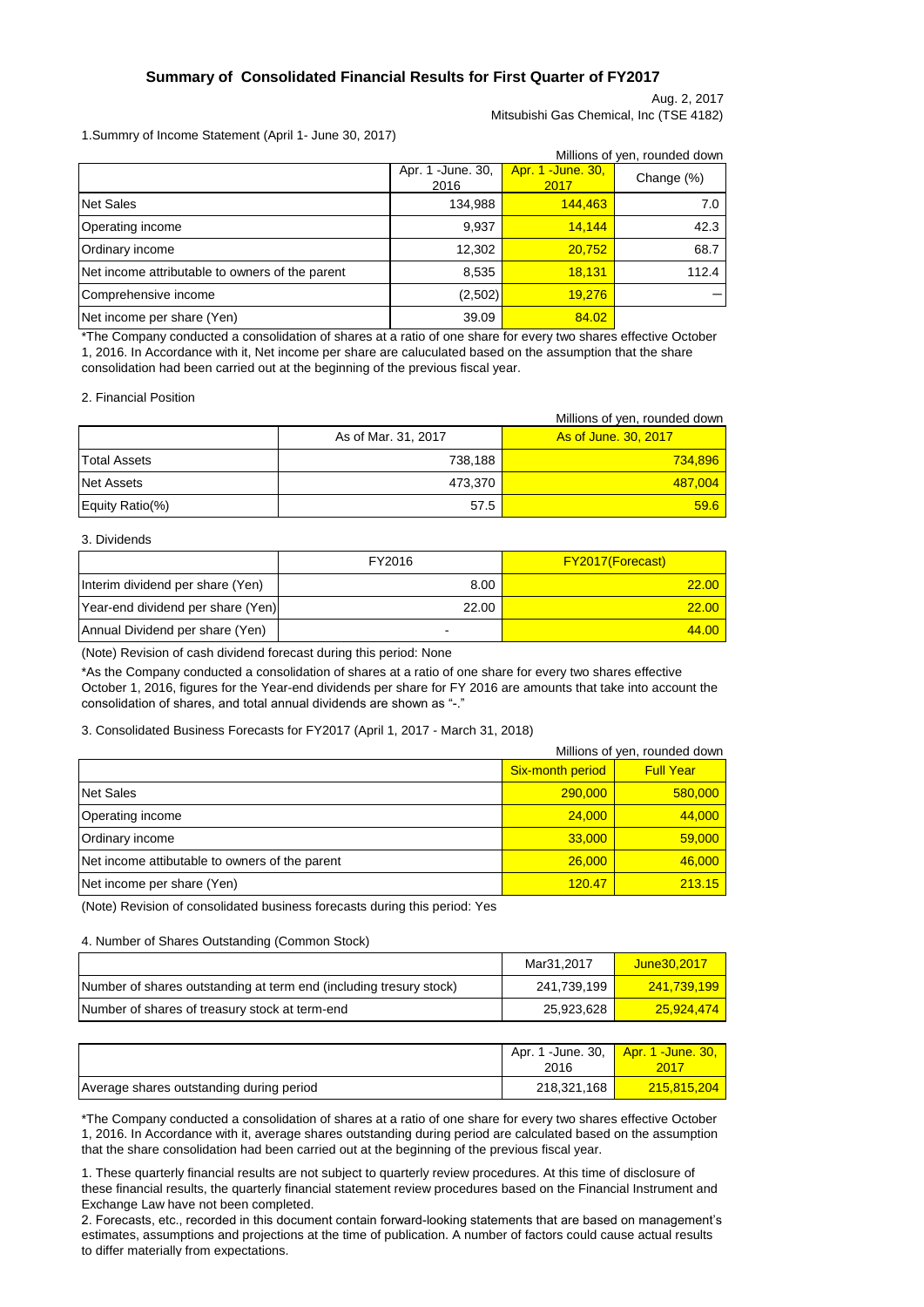# **Consolidated Financial Statements**

# **1. Consolidated Balance Sheets**

|                                           | (Millions of yen, rounded down) |                                          |  |  |
|-------------------------------------------|---------------------------------|------------------------------------------|--|--|
|                                           |                                 | As of Mar. 31, 2017 As of June. 30, 2017 |  |  |
| <b>ASSETS</b>                             |                                 |                                          |  |  |
| <b>Current assets</b>                     |                                 |                                          |  |  |
| Cash and deposits                         | 75,017                          | 69,545                                   |  |  |
| Trade notes and accounts receivable       | 138,410                         | 139,051                                  |  |  |
| Short-term investments securities         | 139                             | 66                                       |  |  |
| Merchandise and finished goods            | 51,671                          | 56,247                                   |  |  |
| Work in progress                          | 10,652                          | 9,972                                    |  |  |
| Raw materials and supplies                | 32,306                          | 31,256                                   |  |  |
| Other                                     | 19,544                          | 19,312                                   |  |  |
| Allowance for doubtful accounts           | (1,067)                         | (1, 105)                                 |  |  |
| <b>Total current assets</b>               | 326,674                         | 324,345                                  |  |  |
| <b>Noncurrent assets</b>                  |                                 |                                          |  |  |
| Property, plant and equipment             |                                 |                                          |  |  |
| Buildings and structures, net             | 79,594                          | 79,563                                   |  |  |
| Machinery, equipment and vehicles, net    | 81,147                          | 79,730                                   |  |  |
| Other, net                                | 57,315                          | 57,950                                   |  |  |
| Total property, plant and equipment       | 218,057                         | 217,245                                  |  |  |
| Intangible assets                         |                                 |                                          |  |  |
| Goodwill                                  | 4,258                           | 4,189                                    |  |  |
| Other                                     | 4,111                           | 4,319                                    |  |  |
| <b>Total intangible assets</b>            | 8,370                           | 8,508                                    |  |  |
| <b>Investments and other assets</b>       |                                 |                                          |  |  |
| Investment securities                     | 175,461                         | 174,836                                  |  |  |
| Other                                     | 10,307                          | 10,624                                   |  |  |
| Allowance for doubtful accounts           | (683)                           | (664)                                    |  |  |
| <b>Total investments and other assets</b> | 185,085                         | 184,797                                  |  |  |
| <b>Total noncurrent assets</b>            | 411,513                         | 410,551                                  |  |  |
| <b>Total assets</b>                       | 738,188                         | 734,896                                  |  |  |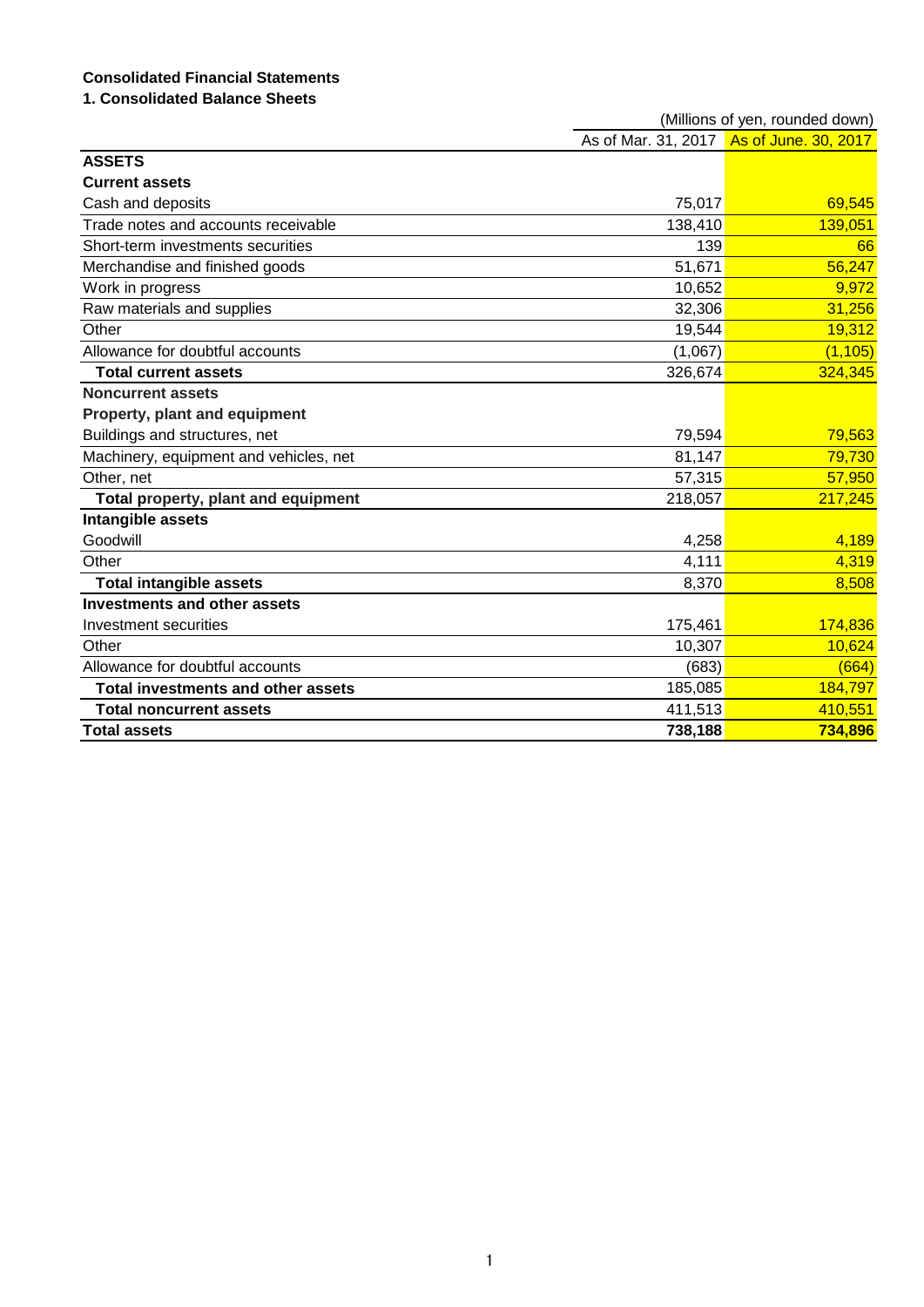|                                                       | (Millions of yen, rounded down) |                                          |  |  |
|-------------------------------------------------------|---------------------------------|------------------------------------------|--|--|
|                                                       |                                 | As of Mar. 31, 2017 As of June. 30, 2017 |  |  |
| <b>LIABILITIES</b>                                    |                                 |                                          |  |  |
| <b>Current liabilities</b>                            |                                 |                                          |  |  |
| Trade notes and accounts payable                      | 68,506                          | 66,768                                   |  |  |
| Short-term loans payable                              | 74,669                          | 70,328                                   |  |  |
| Income taxes payable                                  | 3,394                           | 2,059                                    |  |  |
| Provision                                             | 6,108                           | 3,552                                    |  |  |
| Asset retirement obligations                          | 98                              | 48                                       |  |  |
| Other                                                 | 35,649                          | 30,207                                   |  |  |
| <b>Total current liabilities</b>                      | 188,426                         | 172,966                                  |  |  |
| <b>Noncurrent liabilities</b>                         |                                 |                                          |  |  |
| Bonds payable                                         | 10,000                          | 10,000                                   |  |  |
| Long-term loans payable                               | 33,495                          | 32,335                                   |  |  |
| Provision                                             | 1,913                           | 1,701                                    |  |  |
| Projected benefit obligations                         | 5,936                           | 6,635                                    |  |  |
| Asset retirement obligations                          | 3,832                           | 3,850                                    |  |  |
| Other                                                 | 21,212                          | 20,402                                   |  |  |
| <b>Total noncurrent liabilities</b>                   | 76,391                          | 74,925                                   |  |  |
| <b>Total liabilities</b>                              | 264,817                         | 247,892                                  |  |  |
| <b>NET ASSETS</b>                                     |                                 |                                          |  |  |
| <b>Shareholders' equity</b>                           |                                 |                                          |  |  |
| Capital stock                                         | 41,970                          | 41,970                                   |  |  |
| Capital surplus                                       | 35,602                          | 35,602                                   |  |  |
| Retained earnings                                     | 357,245                         | 370,629                                  |  |  |
| <b>Treasury stock</b>                                 | (21, 829)                       | (21, 831)                                |  |  |
| <b>Total shareholders' equity</b>                     | 412,989                         | 426,371                                  |  |  |
| Accumulated other comprehensive income                |                                 |                                          |  |  |
| Valuation difference on available-for-sale securities | 18,101                          | 17,740                                   |  |  |
| Deferred gains or losses on hedges                    | (0)                             | (2)                                      |  |  |
| Revaluation reserve for land                          | 222                             | 222                                      |  |  |
| Foreign currency translation adjustment               | (6, 249)                        | (6, 362)                                 |  |  |
| Remeasurements of defined benefit plans               | (351)                           | (178)                                    |  |  |
| Total accumulated other comprehensive                 | 11,722                          | 11,418                                   |  |  |
| <b>Non controlling interest</b>                       | 48,658                          | 49,214                                   |  |  |
| <b>Total net assets</b>                               | 473,370                         | 487,004                                  |  |  |
| <b>Total liabilities and net assets</b>               | 738,188                         | 734,896                                  |  |  |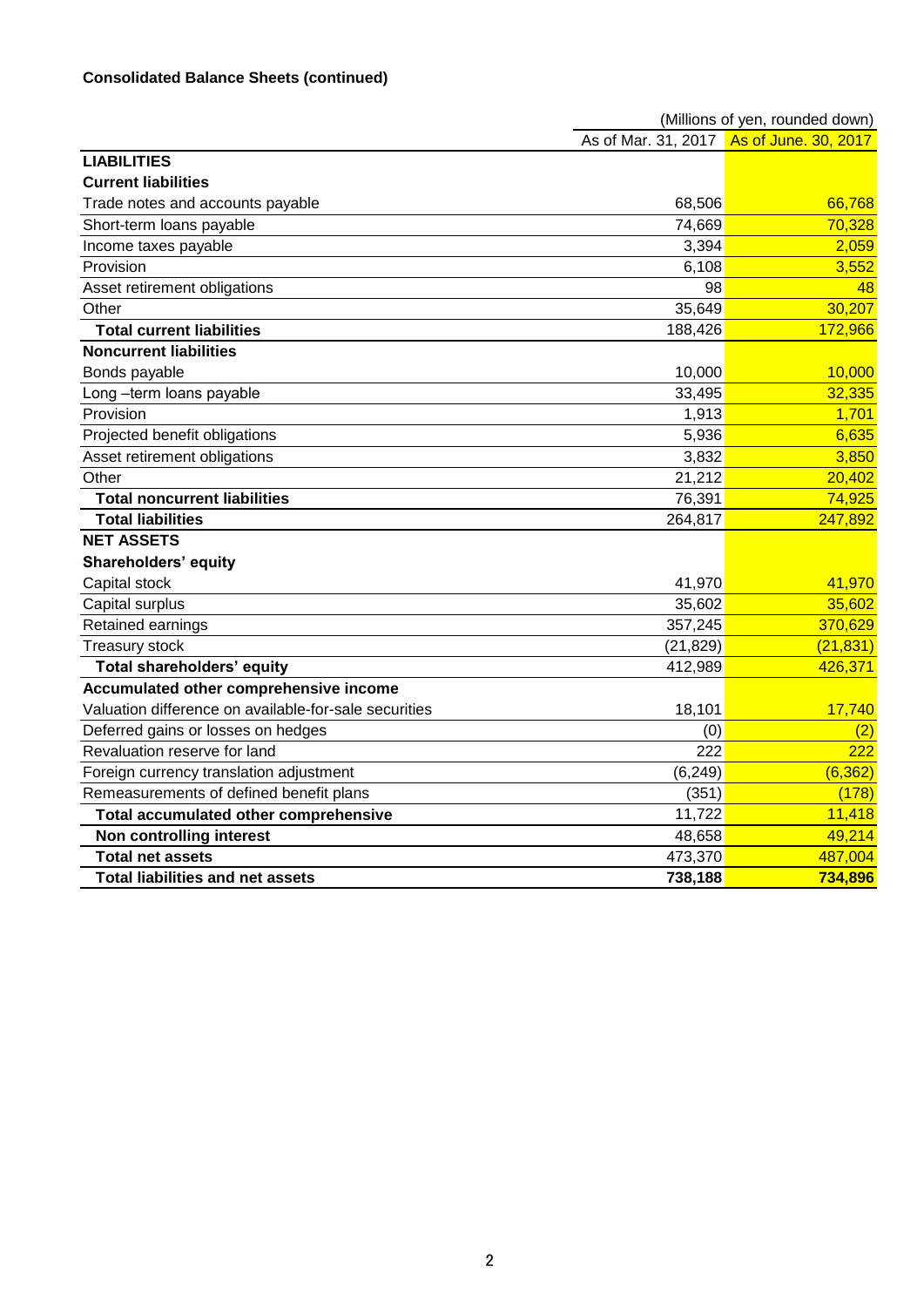## **2. Consolidated Statements of Income**

|                                                      | (Millions of yen, rounded down) |                                     |  |
|------------------------------------------------------|---------------------------------|-------------------------------------|--|
|                                                      |                                 | Apr. 1 -June. 30, Apr. 1 -June. 30, |  |
|                                                      | 2016                            | 2017                                |  |
| Net sales                                            | 134,988                         | 144,463                             |  |
| Cost of sales                                        | 103,427                         | 108,112                             |  |
| Gross profit                                         | 31,560                          | 36,351                              |  |
| Selling, general and administrative expenses         | 21,623                          | 22,206                              |  |
| Operating income                                     | 9,937                           | 14,144                              |  |
| Non-operating income                                 |                                 |                                     |  |
| Interest income                                      | 103                             | 93                                  |  |
| Dividend income                                      | 992                             | 1,046                               |  |
| Equity in earnings of affiliates                     | 4,060                           | 5,774                               |  |
| Other                                                | 564                             | 1,087                               |  |
| Total non-operating income                           | 5,720                           | 8,002                               |  |
| <b>Non-operating expenses</b>                        |                                 |                                     |  |
| Interest expense                                     | 385                             | 262                                 |  |
| Foreign exchange losses                              | 1,733                           |                                     |  |
| Personnel expenses for seconded employees            | 486                             | 509                                 |  |
| Other                                                | 751                             | 622                                 |  |
| Total non-operating expenses                         | 3,356                           | 1,394                               |  |
| Ordinary income                                      | 12,302                          | 20,752                              |  |
| <b>Extraordinary income</b>                          |                                 |                                     |  |
| Gain on sales of investment securities               |                                 | 787                                 |  |
| Compensation received                                | 201                             |                                     |  |
| Total extraordinary income                           | 201                             | 787                                 |  |
| <b>Extraordinary losses</b>                          |                                 |                                     |  |
| Loss on sales of investment securities               | 127                             |                                     |  |
| Loss on liquidation of subsidiaries and affiliates   | 113                             |                                     |  |
| <b>Total extraordinary losses</b>                    | 241                             |                                     |  |
| Income before income taxes, etc.                     | 12,261                          | 21,540                              |  |
| Income taxes, etc.                                   | 2,328                           | 1,964                               |  |
| Net income                                           | 9.933                           | 19,575                              |  |
| Net income attributable to non-controlling interests | 1,398                           | 1,443                               |  |
| Net income attributable to owners of the parent      | 8,535                           | 18,131                              |  |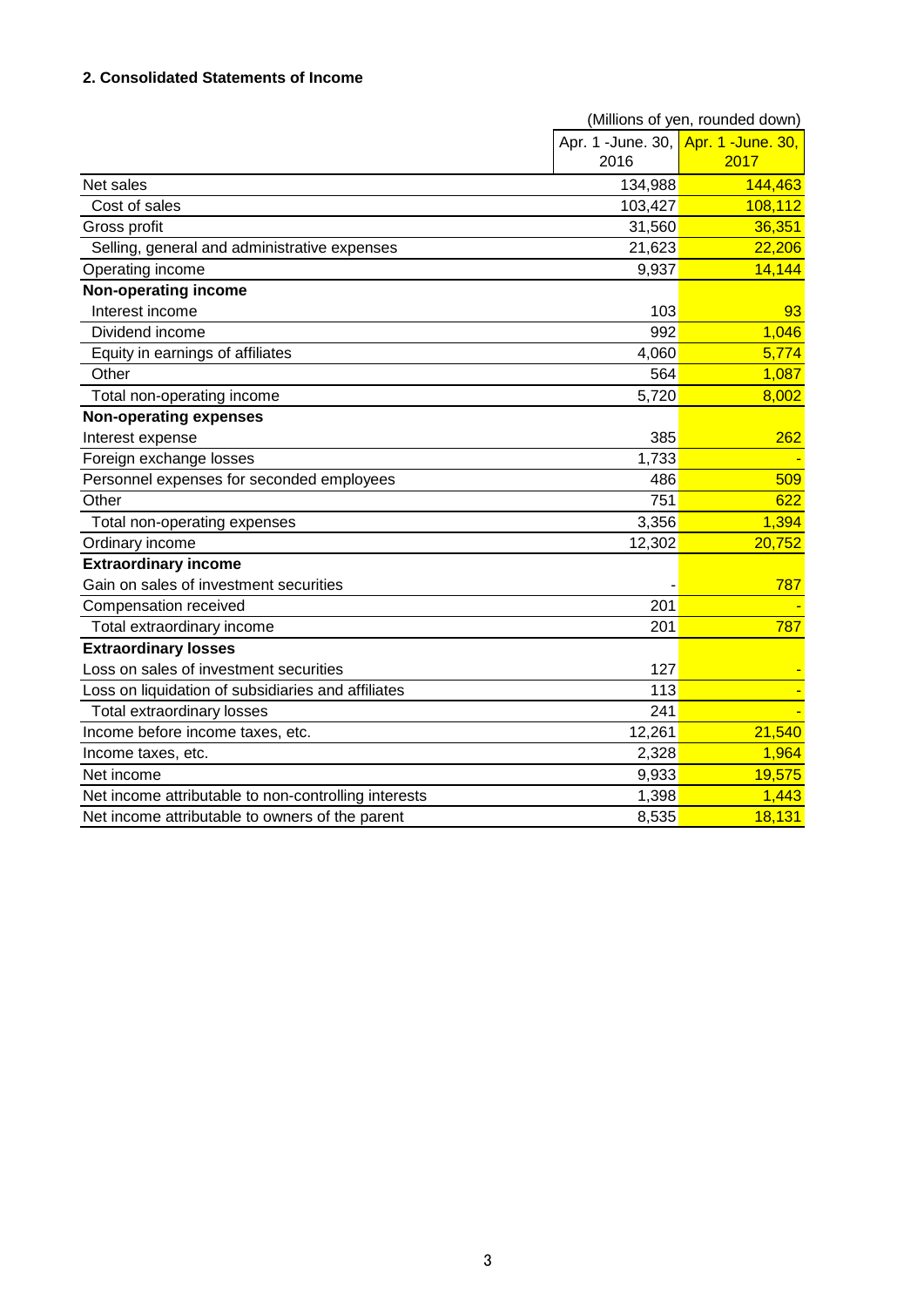# **(Consolidated Statements of Comprehensive Income)**

|                                                                              |           | (Millions of yen, rounded down)             |
|------------------------------------------------------------------------------|-----------|---------------------------------------------|
|                                                                              | 2016      | Apr. 1 -June. 30, Apr. 1 -June. 30,<br>2017 |
| Net income                                                                   | 9,933     | <b>19,575</b>                               |
| Other comprehensive Income                                                   |           |                                             |
| Valuation difference on available-for-sale securities                        | (1,275)   | (345)                                       |
| Deferred gains or losses on hedges                                           |           | (3)                                         |
| Foreign currency statements translation adjustment                           | (6,037)   | (186)                                       |
| Remeasurements of defined benefit plans                                      | 78        | (38)                                        |
| Share of other comprehensive income of associates accounted for using equity | (5,203)   | 275                                         |
| Total other comprehensive Income                                             | (12, 436) | (298)                                       |
| Comprehensive income                                                         | (2,502)   | 19,276                                      |
| Comprehensive income attributable to owners of the parent                    | (2,022)   | 17,827                                      |
| Comprehensive income attributable to non-controlling interests               | (480)     | 1.449                                       |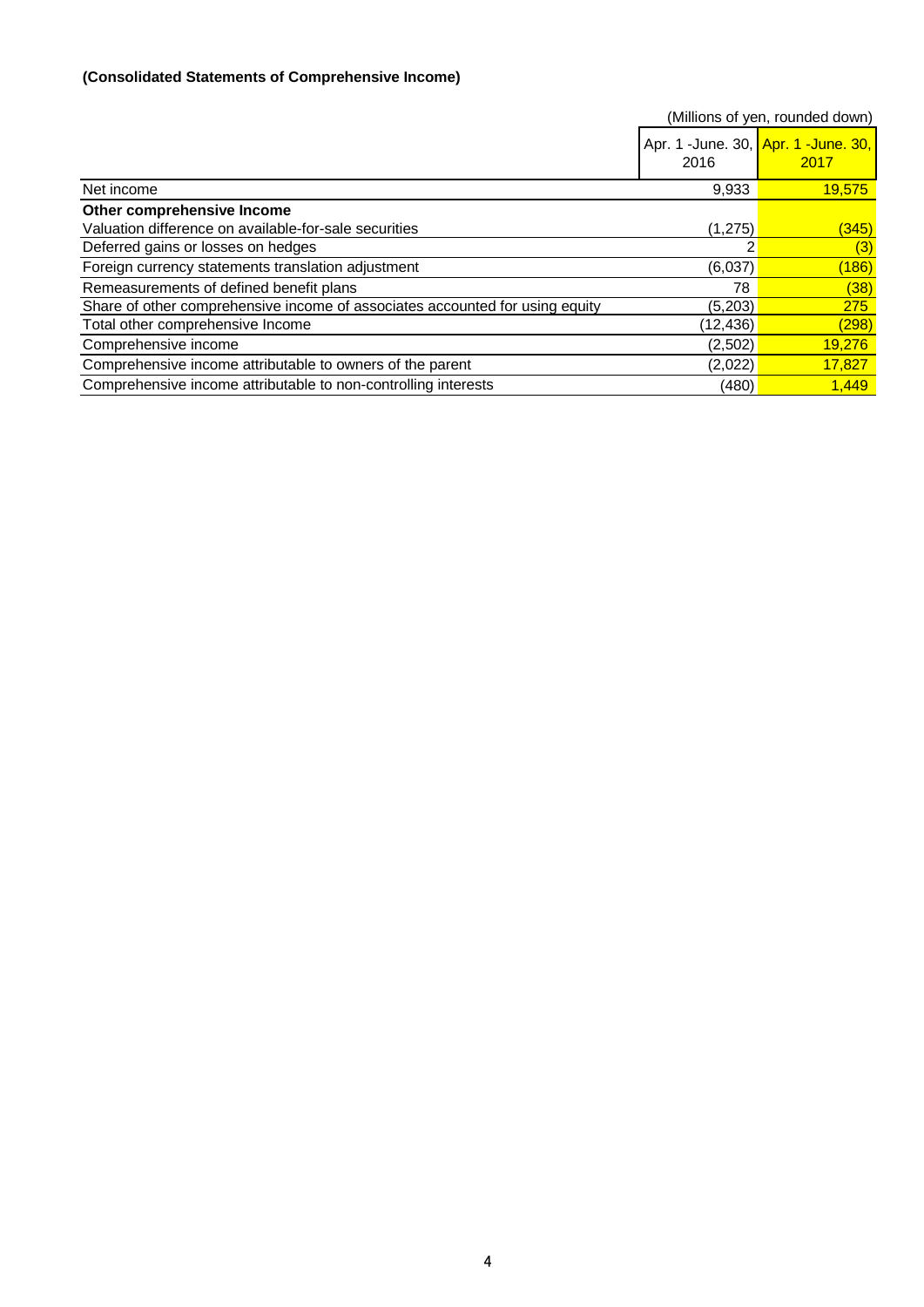# **(3)Segment Information**

|                  |                                           | FY 2016 | FY 2017 |        | FY2016    | FY 2017  | FY 2017   |
|------------------|-------------------------------------------|---------|---------|--------|-----------|----------|-----------|
|                  |                                           | 1Q      | 1Q      | Change | Full Year | $1-2Q$   | Full Year |
|                  |                                           |         |         |        | Result    | Forecast | Forecast  |
| <b>Net sales</b> |                                           | 134.9   | 144.4   | 9.4    | 556.4     | 290.0    | 580.0     |
|                  | <b>Natural Gas Chemicals</b>              | 36.2    | 37.6    | 1.4    | 153.5     | 75.4     | 153.3     |
|                  | <b>Aromatic Chemicals</b>                 | 47.2    | 51.2    | 4.0    | 194.4     | 106.0    | 211.6     |
|                  | <b>Specialty Chemicals</b>                | 41.2    | 47.2    | 5.9    | 172.2     | 91.6     | 180.3     |
|                  | Information and Advanced Materials        | 13.2    | 12.5    | (0.7)  | 50.2      | 24.4     | 49.3      |
|                  | Other and Adjustment                      | (3.0)   | (4.3)   | (1.2)  | (13.9)    | (7.6)    | (14.7)    |
|                  | Operating income (loss)                   | 9.9     | 14.1    | 4.2    | 43.7      | 24.0     | 44.0      |
|                  | <b>Natural Gas Chemicals</b>              | 0.6     | 1.1     | 0.4    | 2.5       | 1.2      | 2.9       |
|                  | <b>Aromatic Chemicals</b>                 | 4.1     | 6.4     | 2.2    | 18.3      | 12.2     | 21.1      |
|                  | <b>Specialty Chemicals</b>                | 4.5     | 6.1     | 1.5    | 21.6      | 10.6     | 19.4      |
|                  | <b>Information and Advanced Materials</b> | 1.0     | 1.2     | 0.1    | 4.8       | 2.0      | 4.8       |
|                  | Other and Adjustment                      | (0.4)   | (0.8)   | (0.3)  | (3.6)     | (2.2)    | (4.3)     |
|                  | Non-operating profit                      | 2.3     | 6.6     | 4.2    | 18.6      | 9.0      | 15.0      |
| Ordinary income  |                                           | 12.3    | 20.7    | 8.4    | 62.4      | 33.0     | 59.0      |
|                  | <b>Natural Gas Chemicals</b>              | 2.5     | 4.9     | 2.3    | 14.3      | 7.2      | 12.8      |
|                  | <b>Aromatic Chemicals</b>                 | 3.8     | 6.3     | 2.5    | 17.5      | 11.6     | 19.8      |
|                  | <b>Specialty Chemicals</b>                | 5.3     | 7.9     | 2.5    | 26.8      | 12.9     | 23.2      |
|                  | Information and Advanced Materials        | 1.2     | 1.6     | 0.3    | 6.1       | 2.5      | 5.8       |
|                  | Other and Adjustment                      | (0.7)   | (0.1)   | 0.6    | (2.4)     | (1.3)    | (2.8)     |

|       |         |        |  |                  | (Billions of yen, rounded down) |                  |
|-------|---------|--------|--|------------------|---------------------------------|------------------|
| 2016  | FY 2017 |        |  | FY2016           | FY 2017                         | FY 2017          |
| 1Q    | 1Q      | Change |  | <b>Full Year</b> | $1-2Q$                          | <b>Full Year</b> |
|       |         |        |  | Result           | Forecast                        | Forecast         |
| 134.9 | 144.4   | 9.4    |  | 556.4            | 290.0                           | 580.0            |
| 36.2  | 37.6    | 1.4    |  | 153.5            | 75.4                            | 153.3            |
| 47.2  | 51.2    | 4.0    |  | 194.4            | 106.0                           | 211.6            |
| 41.2  | 47.2    | 5.9    |  | 172.2            | 91.6                            | 180.3            |
| 13.2  | 12.5    | (0.7)  |  | 50.2             | 24.4                            | 49.3             |
| (3.0) | (4.3)   | (1.2)  |  | (13.9)           | (7.6)                           | (14.7)           |
| 9.9   | 14.1    | 4.2    |  | 43.7             | 24.0                            | 44.0             |
| 0.6   | 1.1     | 0.4    |  | 2.5              | 1.2                             | 2.9              |
| 4.1   | 6.4     | 2.2    |  | 18.3             | 12.2                            | 21.1             |
| 4.5   | 6.1     | 1.5    |  | 21.6             | 10.6                            | 19.4             |
| 1.0   | 1.2     | 0.1    |  | 4.8              | 2.0                             | 4.8              |
| (0.4) | (0.8)   | (0.3)  |  | (3.6)            | (2.2)                           | (4.3)            |
| 2.3   | 6.6     | 4.2    |  | 18.6             | 9.0                             | 15.0             |
| 12.3  | 20.7    | 8.4    |  | 62.4             | 33.0                            | 59.0             |
| 2.5   | 4.9     | 2.3    |  | 14.3             | 7.2                             | 12.8             |
| 3.8   | 6.3     | 2.5    |  | 17.5             | 11.6                            | 19.8             |
| 5.3   | 7.9     | 2.5    |  | 26.8             | 12.9                            | 23.2             |
| 1.2   | 1.6     | 0.3    |  | 6.1              | 2.5                             | 5.8              |
| (0.7) | (0.1)   | 0.6    |  | (2.4)            | (1.3)                           | (2.8)            |

#### **(4)Other Information**

|                                                |             | FY2013 | FY2014 | FY2015 | FY2016 | FY2017<br>Forecast |
|------------------------------------------------|-------------|--------|--------|--------|--------|--------------------|
| Investments                                    | Full year   | 25.4   | 22.2   | 30.5   | 35.0   | 42.0               |
| (Billions of yen)                              | 1Q          | 6.2    | 3.9    | 5.9    | 5.6    | 6.1                |
| Depriciation & amortization                    | Full year   | 23.5   | 23.7   | 26.7   | 25.6   | 27.0               |
| (Billions of yen)                              | 1Q          | 5.8    | 5.6    | 6.5    | 6.1    | 6.4                |
| R&D expenditures<br>(Billions of yen)          | Full year   | 16.1   | 16.8   | 18.9   | 19.2   | 21.0               |
|                                                | 1Q          | 3.9    | 3.9    | 4.5    | 4.8    | 4.5                |
| Number of Staff                                | Year-end    | 5,445  | 8,254  | 8,176  | 8,034  | 8,224              |
| ROA (Ordinary income)                          |             | 4.8%   | 5.8%   | 5.9%   | 8.4%   | 7.8%               |
| ROE (Net income)                               |             | 5.0%   | 12.6%  | 9.0%   | 11.9%  | 10.4%              |
| Excahnge Rate<br>(JPY/USD, Average)            | 1Q          | 99     | 102    | 121    | 108    | 111                |
|                                                | Full year   | 100    | 110    | 120    | 108    | 110                |
| Methanol (USD/MT, Asian<br>average spot price) | First half  | 375    | 432    | 301    | 230    | 285                |
|                                                | Second half | 449    | 358    | 230    | 327    | 280                |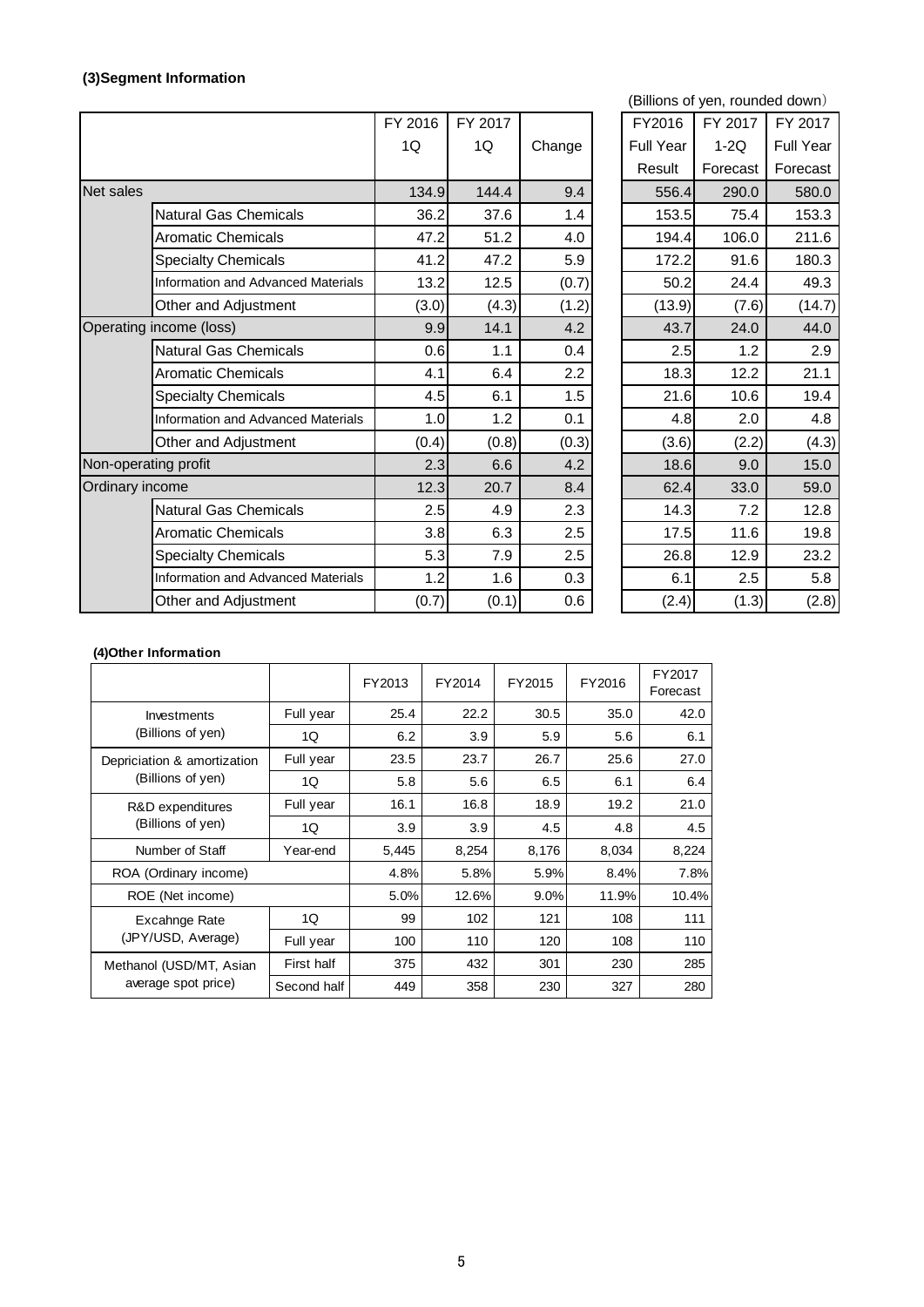# **Qualitative Information**

# **Consolidated Business Results for This Period Overview of Results**

|                                                    |             |             | (Billions of yen) |
|----------------------------------------------------|-------------|-------------|-------------------|
|                                                    | FY2016 / 1Q | FY2017 / 1Q | Change            |
| Net sales                                          | 134.9       | 144.4       | 9.4               |
| Operating income                                   | 9.9         | 14.1        | 4.2               |
| Ordinary income                                    | 12.3        | 20.7        | 8.4               |
| Net income attributable to owners of<br>the parent | 8.5         | 18.1        | 9.5               |

During the first quarter of the fiscal year ending March 2018 (April 1 - June 30, 2017), the future world economy remained uncertain. Despite the slow recovery, concerns existed about the future direction of U.S. policy and increasing geopolitical risks around the globe. The Japanese economy continued to slowly recover due to ongoing improvement in corporate earnings and employment.

The MGC Group revenue increased compared with the previous fiscal year. Specialty and aromatic chemicals achieved higher sales volumes. Further positive impacts include increased market prices of methanol and purified isophthalic acid.

Operating income rose owing to higher sales volumes for specialty and aromatic chemicals as well as increased market prices of purified isophthalic acid and methanol derivatives.

The Group posted a year-on-year increase in ordinary income. In addition to the higher operating income, favorable impacts included improved exchange effects and increased equity in earnings of overseas methanol producing companies.

The growth in operating income and other positive reasons also enabled the Group to post an increase in net income attributable to parent company shareholders.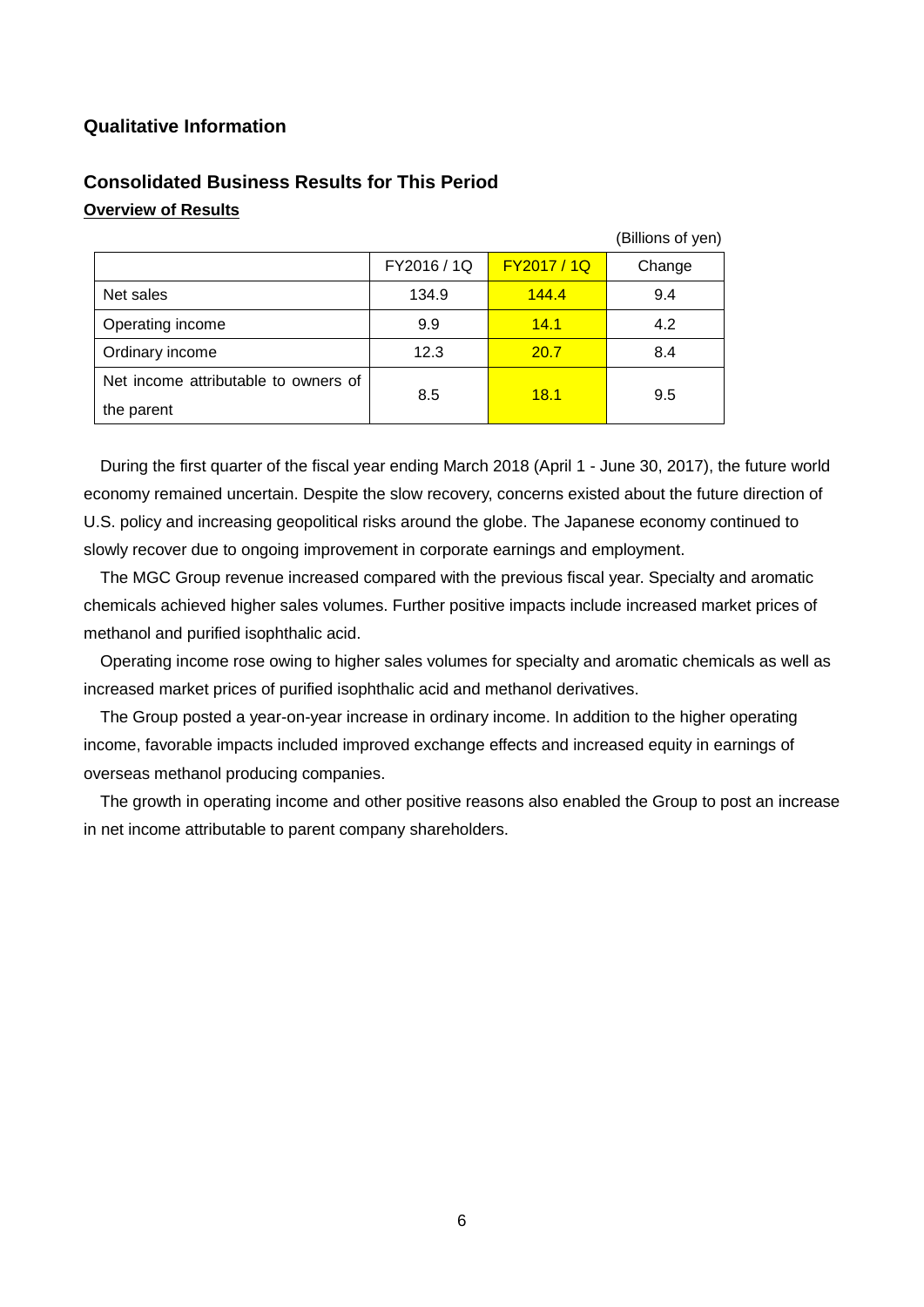### **Results by Business Segment**

## **Natural Gas Chemicals**

|                  |             |             | (Billions of yen) |
|------------------|-------------|-------------|-------------------|
|                  | FY2016 / 1Q | FY2017 / 1Q | Change            |
| Sales            | 33.9        | 34.2        | 0.2               |
| Operating income | 0.6         | 1.1         | 0.4               |
| Ordinary income  | 2.5         | 4.9         | 2.3               |

The methanol business recovered and revenue increased compared with the same period of the previous year when it faced low market prices.

Methanol and ammonia-based chemicals marked higher earnings because the negative impact of higher material prices was more than canceled by increased market prices of neopentylglycol and MMA-based products.

Crude oil and other energy sources increased in both revenue and earnings due to the increased sales price of crude oil.

### **Aromatic Chemicals**

|                  |             |             | (Billions of yen) |
|------------------|-------------|-------------|-------------------|
|                  | FY2016 / 1Q | FY2017 / 1Q | Change            |
| Sales            | 46.6        | 50.5        | 3.8               |
| Operating income | 4.1         | 6.4         | 2.2               |
| Ordinary income  | 3.8         | 6.3         | 2.5               |

Specialty aromatic chemical products posted growth in both revenue and earnings compared with the previous year, primarily due to higher sales volumes of meta-xylenediamine and aromatic aldehydes.

General-purpose aromatic chemicals increased in both revenue and earnings. Positive factors included higher market prices of purified isophthalic acid as well as increased sales volume resulting from recommissioning a line of meta-xylene (MX) production equipment.

Foamed plastics posted growth in revenue due to higher sales volumes and revised product prices to reflect increased raw material prices. However, increases in fuel and raw material prices led to prior-year-level earnings.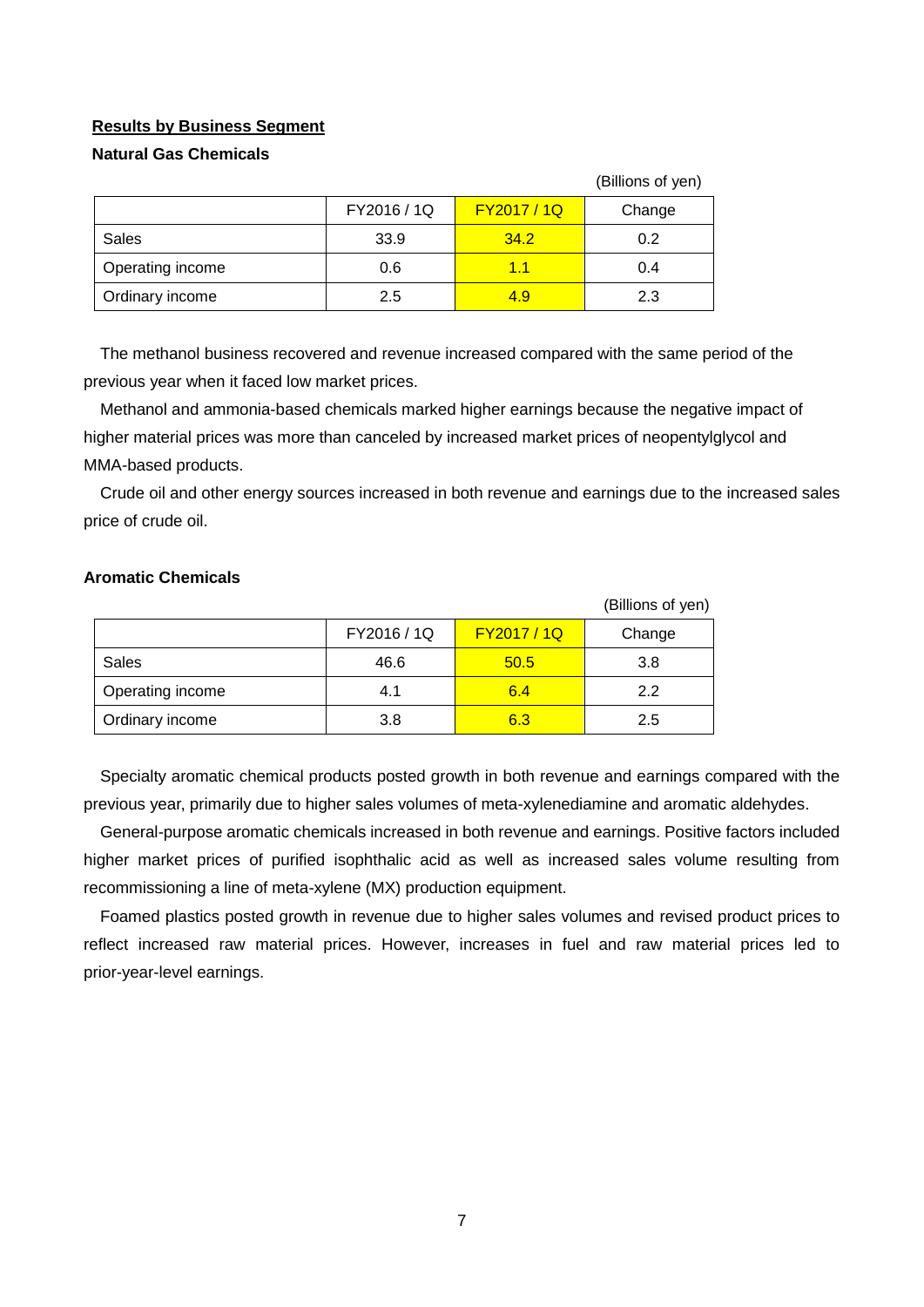## **Specialty Chemicals**

|                  |             |             | (Billions of yen) |
|------------------|-------------|-------------|-------------------|
|                  | FY2016 / 1Q | FY2017 / 1Q | Change            |
| Sales            | 40.9        | 47.0        | 6.0               |
| Operating income | 4.5         | 6.1         | 1.5               |
| Ordinary income  | 5.3         | 7.9         | 2.5               |

Inorganic chemicals achieved higher revenue and earnings compared with the previous year, primarily due to growth in the sales volume of liquid chemicals used in semiconductor production.

The engineering plastics business marked an increase in both revenue and earnings. Major positive factors included growth in sales volumes for polycarbonates, polyacetals and polycarbonate sheets and films.

### **Information & Advanced Materials**

|                  |             |             | (Billions of yen) |
|------------------|-------------|-------------|-------------------|
|                  | FY2016 / 1Q | FY2017 / 1Q | Change            |
| <b>Sales</b>     | 13.2        | 12.5        | 0.7               |
| Operating income | 1.0         | 12          | 0.1               |
| Ordinary income  | 1.2         | 1.6         | 0.3               |

Electronic materials decreased in revenue due to the dissolution of Japan Circuit Industrial Co., in September 2016, while improving earnings due to steady sales volumes of BT materials for semiconductor packaging, which represent this segment's core product category.

Oxygen absorbers such as AGELESS® achieved prior-year-level earnings thanks to the stable development of sales, which was most apparent in exports.